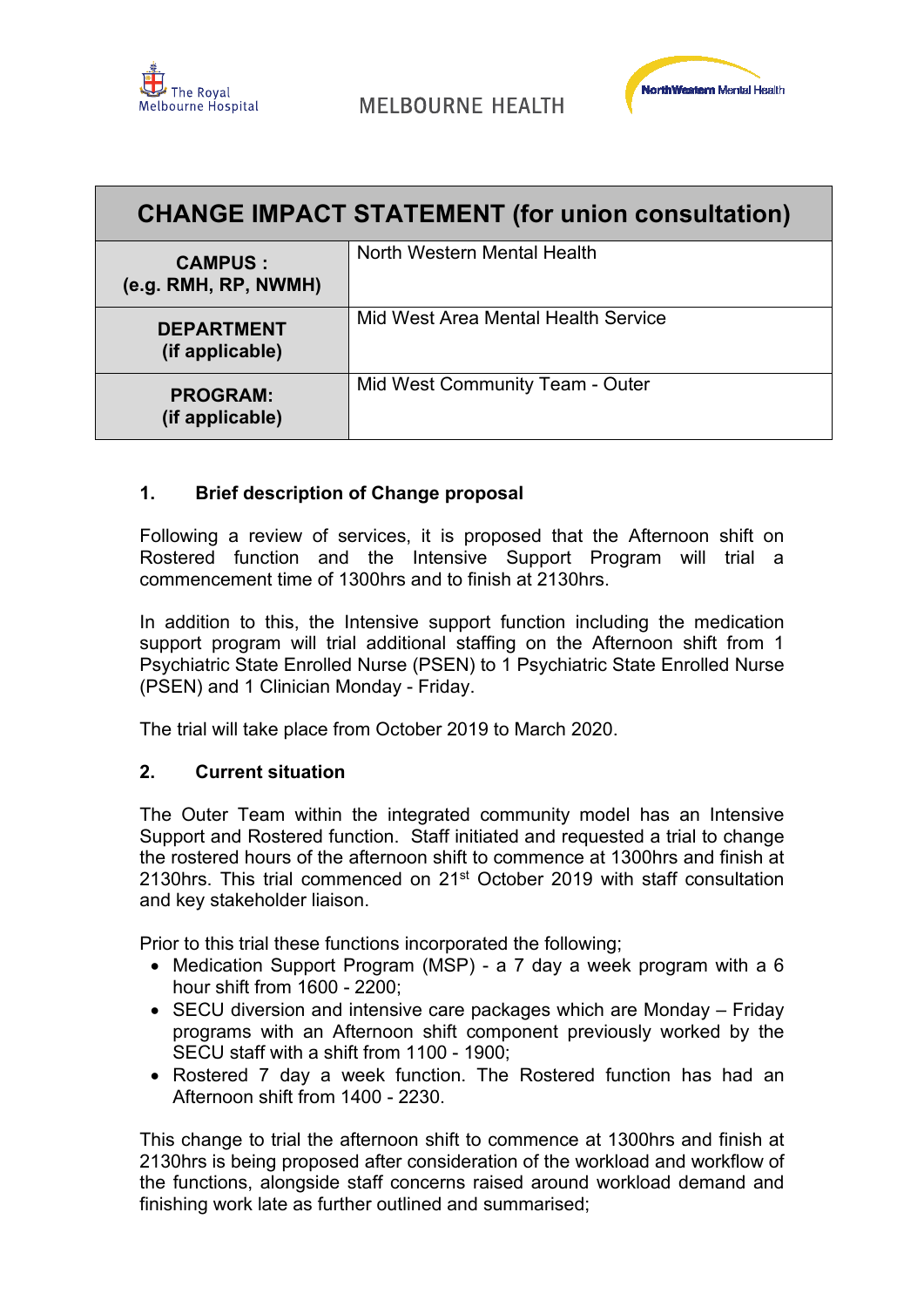



- Afternoon shift hours are often extended unexpectedly due to the need for urgent assessments and for outreach home visits that require coordination of an acute inpatient unit admission.
- The shift finishing time can be post-midnight and this can increase fatigue and alertness for staff when they leave work and drive home. There is a longer travel time to and from Sunshine Emergency department to MH&CS.

The intensive support program which was recently expanded to include intensive care packages covers integrating SECU diversion clients alongside the medication support program both of which have an afternoon shift. Continuity of care is important alongside increased service contact which is often required during an Afternoon shift and can include where an admission may be required if a client becomes acutely unwell. To date this has being managed by referral to the Rostered team but clinicians have continued to note increasing demand on Rostered with increase in after hours and overtime required to manage workload demand.

The Intensive support function currently has 1 PSEN on the Afternoon shift Monday – Friday.

## **3. Proposed situation**

We have recently commenced a trial period on 21<sup>st</sup> October 2019 to change the Afternoon shift time to commence at 1300 and finish at 2130 and would like to extend this trial period to March 2020.

In addition to this, the Intensive support function including the medication support program is trialling additional staffing on the Afternoon shift from 1 PSEN to 1 PSEN and 1 clinician Monday - Friday to support increasing workload for this group of clients. This has been funded by the recent integration of SECU workers to the Mid West Community Team and additional funding for intensive care packages.

An extension of this trial until  $15<sup>th</sup>$  March 2020 is proposed by the Change Impact Statement and consultation process.

A review to determine the effectiveness of this change will occur prior to the end date of this trial.

#### **4. Does this change have significant effect on employees (select appropriate box)**

|                           | termination of employment                                                                                                       |
|---------------------------|---------------------------------------------------------------------------------------------------------------------------------|
| $\mathbf{x}$              | changes in the size, composition or operation of the<br>Employer's workforce (including from outsourcing) or<br>skills required |
| $\boldsymbol{\mathsf{x}}$ | Changes to rosters or hours of work                                                                                             |
|                           | alteration of the number of hours worked and/or reduction                                                                       |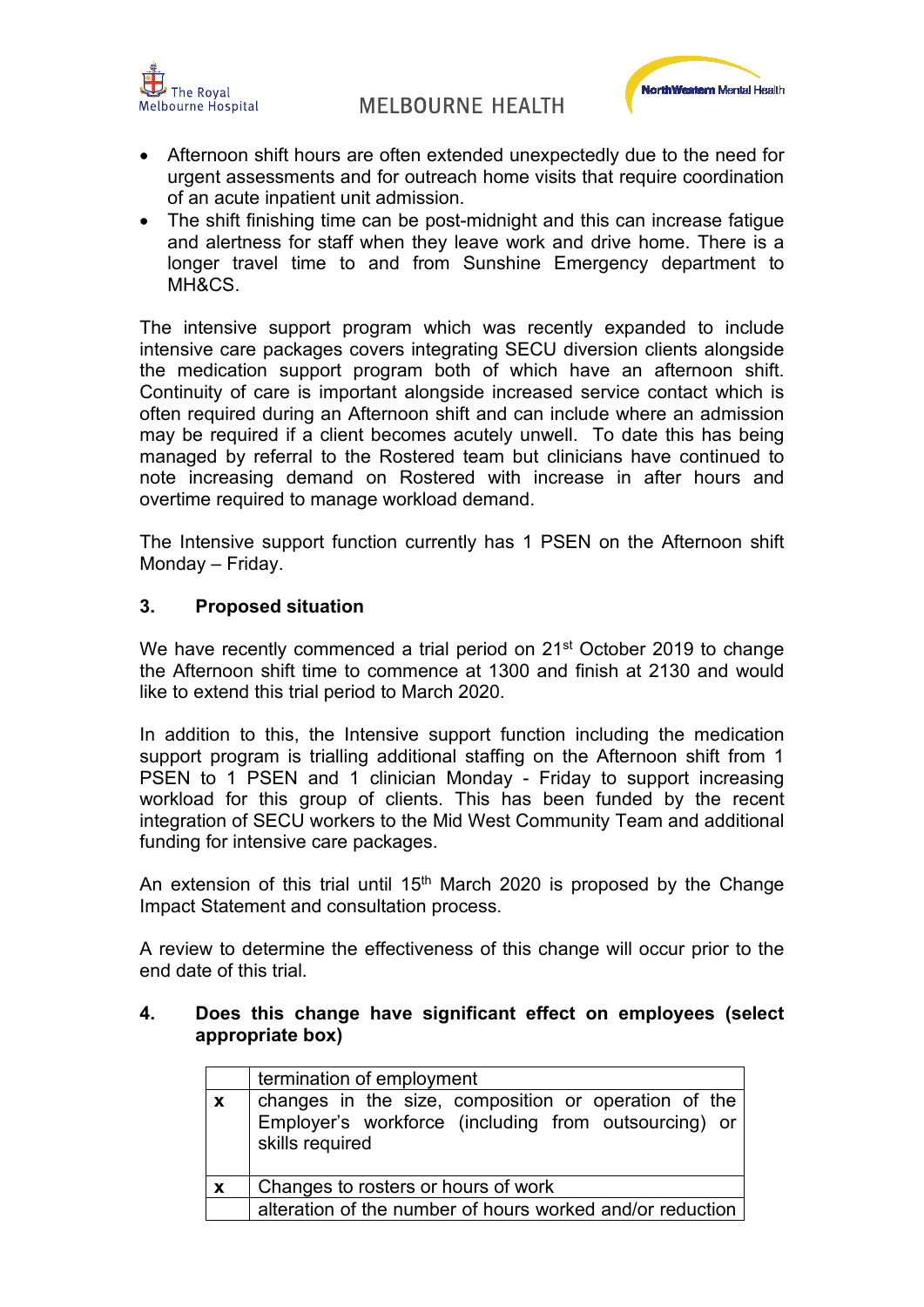



| in remuneration                                                                                  |
|--------------------------------------------------------------------------------------------------|
| changes to an Employee's classification, position<br>description, duties or reporting lines;     |
| the need for retraining or relocation/redeployment/transfer<br>to another site or to other work; |
| removal of an existing amenity;                                                                  |
| the removal or reduction of job opportunities, promotion<br>opportunities or job tenure          |

#### **5. Reason/s for the proposed Change, including benefits and cost saving (if appropriate)**

Proposed benefits include:

- An increased overlap of day staff with Afternoon staff by 1 hour which is predicted to enhance coordination, productivity and efficiency of care delivery;
- The coordination of outreach visits and with emergency services can begin earlier in the afternoon and evening;
- It is predicted there will be a reduction in late finish times past mid night and this will help staff with their wellbeing and safety.
- Additional staff for the Intensive support function on the Afternoon shift from 1 PSEN to 1 PSEN and 1 Clinician Monday - Friday will mitigate and support increasing workload for this group of clients and is predicted to prevent overflow onto Rostered function. This will ensure continuity of support and enhancing care delivery for those that require more intensive acute support.

Financial impact:

- Neutral with the same number of staff for rostered Morning and Afternoon shifts
- Additional staffing for the Intensive support function on the Afternoon shift from 1 PSEN to 1 PSEN and 1 Clinician Monday - Friday is predicted to prevent overflow onto Rostered function and clinician overtime. Neutral for penalties as any staff member working past 1800 will continue to be paid a shift allowance.
- Reduced overtime required when it is a shift replacement as the shift is finishing an hour earlier

#### **6. Effects of Change proposal on employee workload and other OH&S impacts, including risk assessment where OH&S impacts are identified.**

There are no perceived OHS impacts for employees as a result of this change.

There are positive OHS benefits expected in relation to improved workload management, flow and coordination with the increased overlap between staff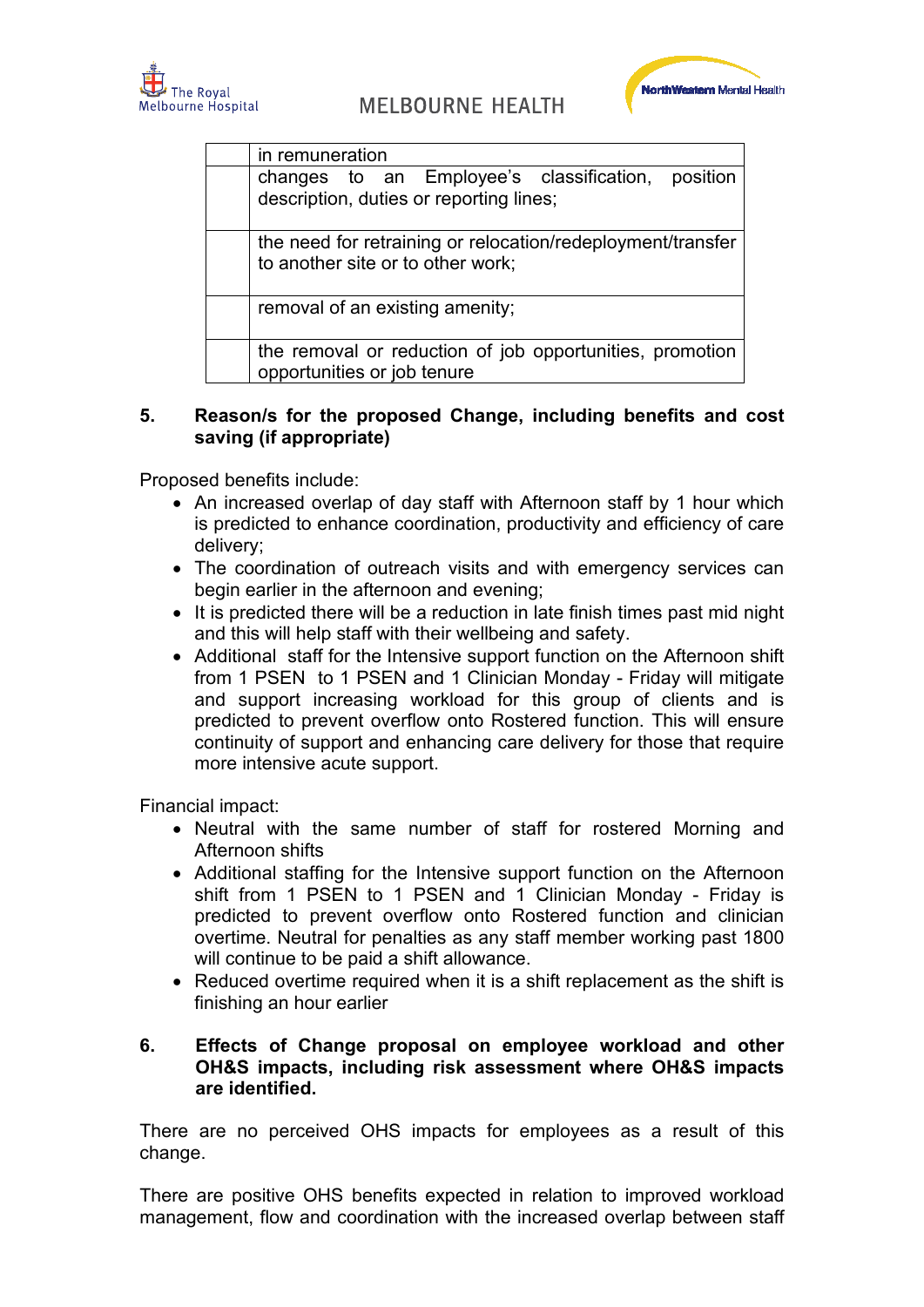



on the Morning shift and Afternoon shift by an hour and by 3 hours for intensive support.

#### **7. Measures to mitigate effects on employees**

Measures undertaken to mitigate the effects on employees will include regular staff consultation and involvement. The proposal of a trial as opposed to implementing a permanent change straight away will allow for a review process. There will be consultation with other key parties about the change and a review of data to consider impact on other programs.

#### **8. Will employees have to be retrained to achieve Proposal?**

Employees will not need to be retrained to achieve the proposal.

#### **9. Effects of Proposal on services/employees in other departments**

Triage is unable to refer Category C assessments after 1930hrs, exceptions to this are to be negotiated on a case by case basis with support from the Oncall staff.

Current clients in crisis are not able to be seen past 2130hrs compared to 2230hrs and this can impact on EMH and NWMH triage with contact occurring an hour earlier.

#### **10. Details of staff communication undertaken to date before CIS distributed**

Discussions about a trial were held with staff and the Program Manager of Outer Team.

#### **11. Proposed consultation with union/s (attach project plan and change analysis statement).**

|                                                                                     |  | NB These timelines can be shortened if the parties present/correspond with information before |
|-------------------------------------------------------------------------------------|--|-----------------------------------------------------------------------------------------------|
| the timelines. Some steps will not be needed depending on the consultation process. |  |                                                                                               |

| Item [items provided below are examples only]         | When                                   |
|-------------------------------------------------------|----------------------------------------|
| Commence formal change impact consultation (Step 1)   | 4 December 2019                        |
| Initial staff consultation period - meetings convened |                                        |
| Deadline for formal written feedback submissions      | 20 December 2019                       |
| (including union response) (Step 2)                   |                                        |
| Further consultation meetings in relation to formal   | <i>Insert date range</i> (if required) |
| submissions - if required (Step 3)                    |                                        |
| Formal response from Melbourne Health to written      | TBA                                    |